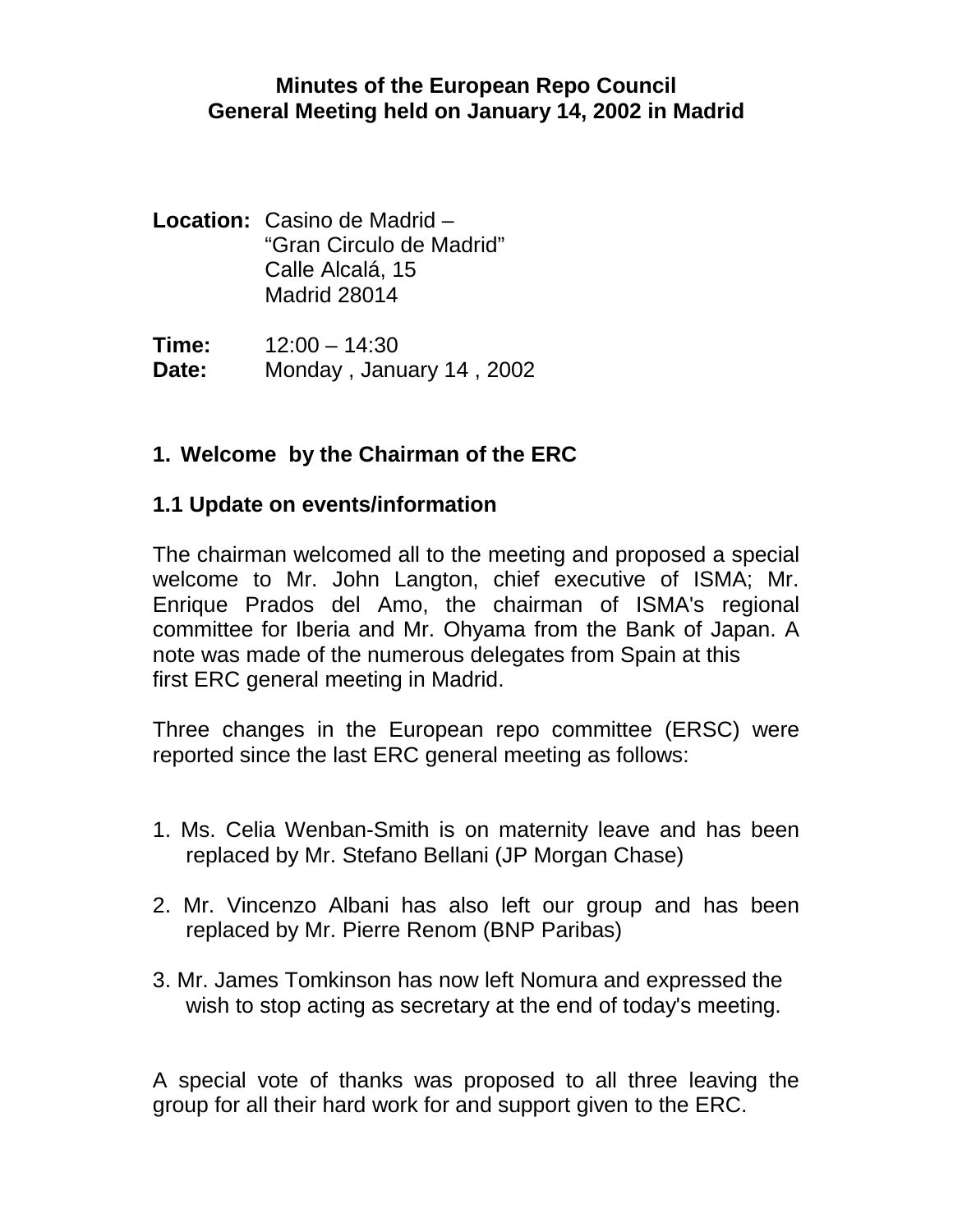# **ERC & legal documentation**

It was reported that an Asian Repo Council is to be created. The details will be announced on ISMA's website in due course.

Further legal opinions have been obtained on the GMRA for Thailand, Japan and other countries in the area.

All were reminded that there is a specific section related to legal issues on ISMA website. Non-members can access this on a fee paying basis.

### **Equity Sub-committee**

An Equity sub-committee of the European Repo Council has been created. This is to be headed by Barbara Ferri, and will focus on issues relating to equity repo transactions. Anyone interested in joining the sub-committee should contact Barbara or Godfried direct.

# **ACI**

Further co-operation with ACI , The Financial Markets Association, has resulted in corporate membership between ISMA and ACI. Closer co-operation ( and voting possibilities) for banks who do not have membership of both organisations is under investigation. In the meantime, all non-ISMA member banks in Europe are welcome to attend the ERC general meetings with observer status.

The ACI CFP have issued a document for the Model Code that reflects the Repo Trading Practise Guidelines**.**

#### **Central Clearing Counterparty Initiatives**

The Central Clearing Counterparty (CCP) debate in Europe continues to cover both bonds and equity transactions. The developments of automatic trading systems (ATS) in both products has increased the need for CCP's which will benefit the market as a whole. The ERC has these topics on its monthly agenda and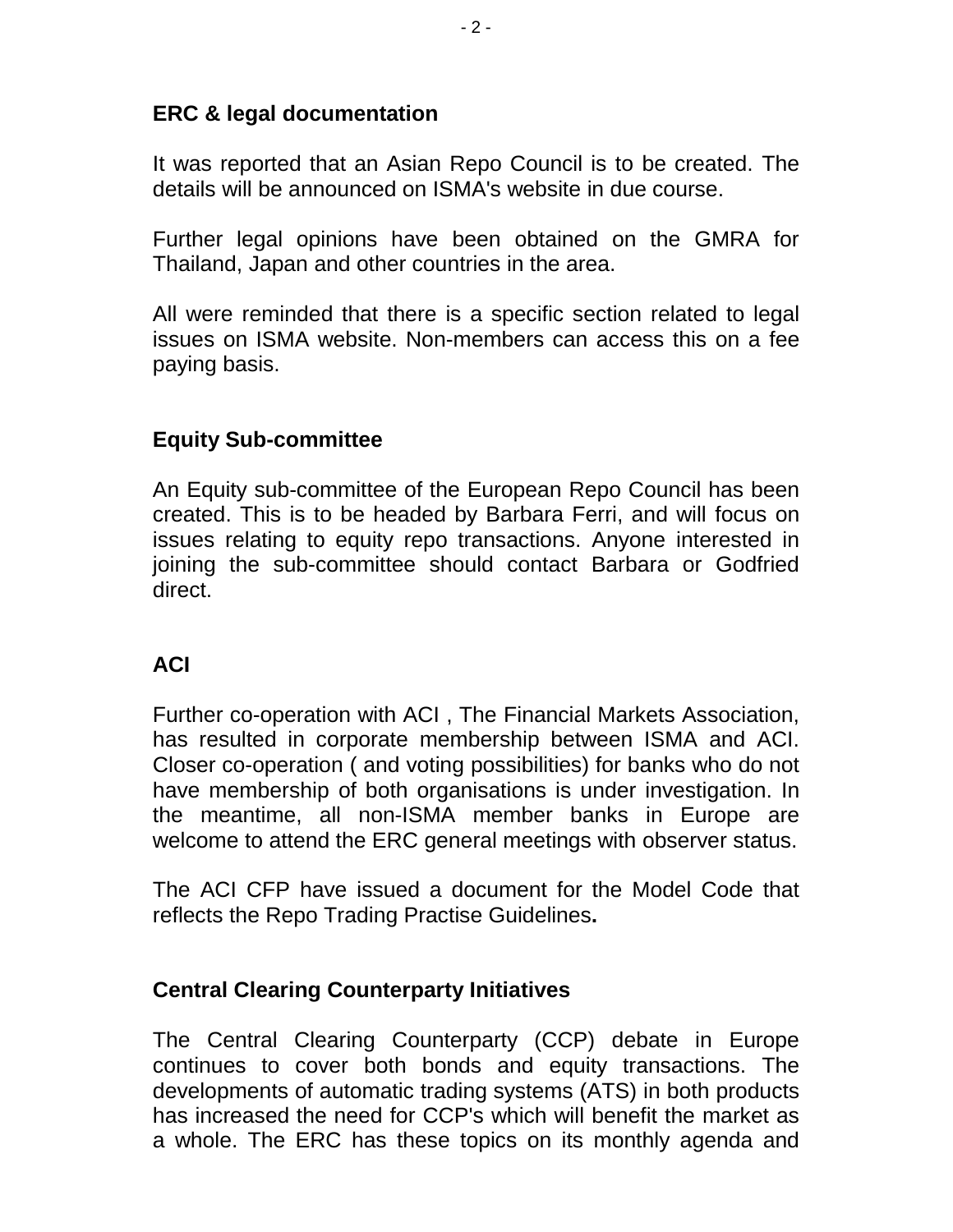keeps an eye on the developments. We have had discussions as a group with some of the CCP providers.

#### **Giovannini Group Meetings**

A number of reports are scheduled to be issued by the Giovannini group focusing on identifying the main barriers to efficient crossborder clearing and settlement within the European Union.

The first report has been issued, and contained an initial assessment of differences in cost between domestic and crossborder services. A second report will focus on the future architecture for EU cross-border clearing and settlement. It will be based on the responses to the questionnaires, the contributions from the service providers, contributions from the working groups and possible feed-back to the first report. The ERC has distributed the first report and will actively participate in the second**.**

### **ECB**

The ECB money market contract group met on June 6, 2001. The ERC was invited to brief the members on two initiatives (i.e. on the fails discussion and the Eurepo project).

The meeting discussed the development of an integrated shortterm securities market or T-Bills (covering all government related debt, but primarily ECP).

The lack of development of this segment within the euro-money markets (in comparison, for example, with the US) was discussed. The reasons for this situation were found to lie in the existing differences in legal systems across the euro area, the lack of a single settlement system for such securities, the lack of homogeneity of their features, terms and conditions and a limited end-user demand, which is still segmented on a national basis.

The proposals and initiatives presented during the meeting were divided in a set of pragmatic actions for the short term, and some more ambitious programmes for the longer term. The short term initiatives could be taken by a working group of euro area market participants outside the ECB Money Market Contact Group, which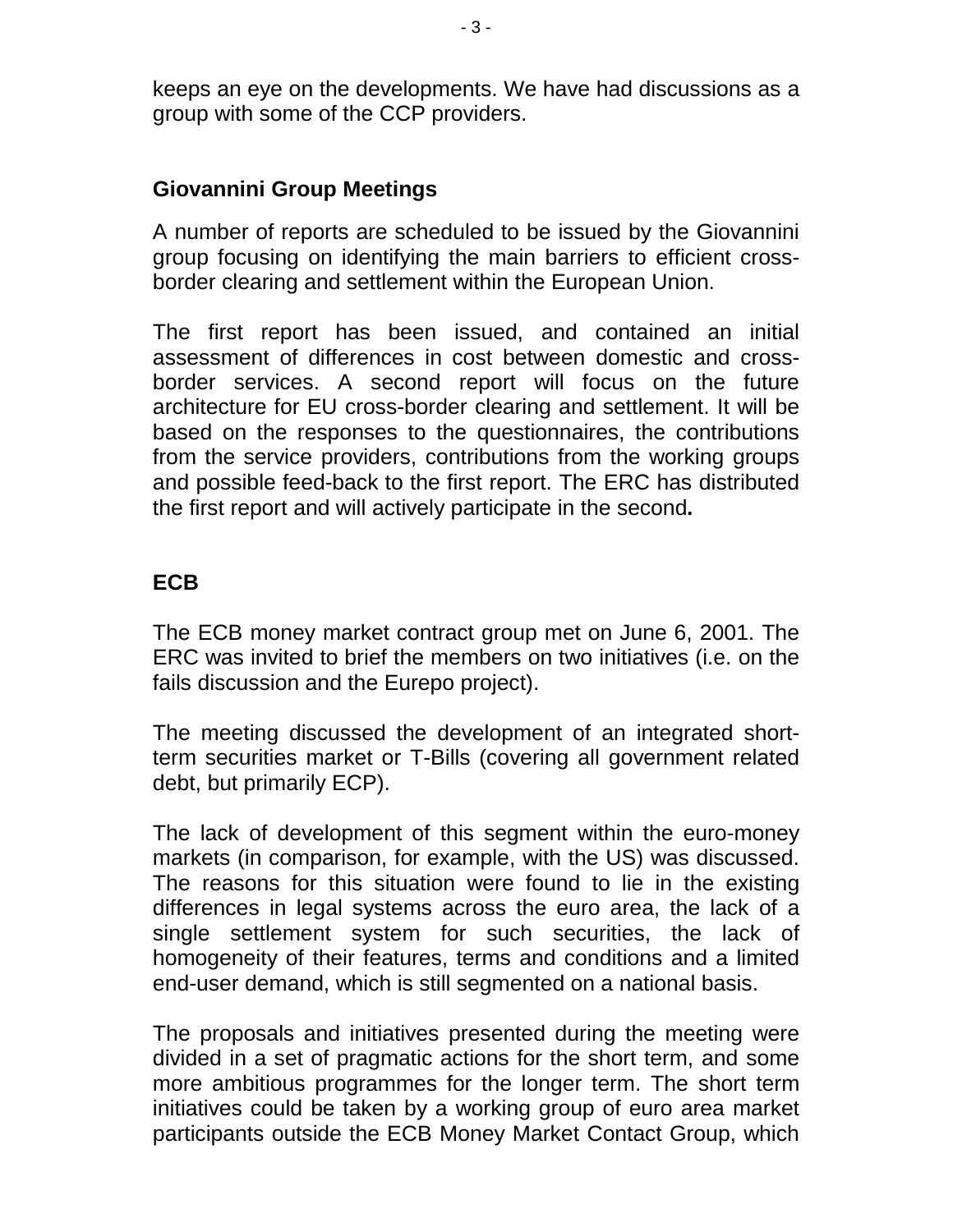would develop the initial proposals and ensure a follow up. This group has now been created by ACI involving banks from different countries in Europe.

The ECB organised it's 4th meeting of the Eurosystem on June 26 and its fifth meeting on December 5, 2001 respectively.

There were the following topics for discussion at the first meeting: Evolution of business practices in the field of settlement and custody, follow-up on the CPSS-IOSCO report, issues relating to the G 30, C.C.B.M. opening hours, central counterparty clearing. Specifically for the repo markets the following two presentations were made:

- 1. The use of the EMA and GMRA for different kind of operations
- 2. Update on the repo markets and fails in repo transactions

Topics for the second meeting included: custody activities by regional and global custodians, the consolidation process in Europe, the implications of the terrorist attacks for security settlement systems, the Eurosystem's policy statement with regard to consolidation in central counterparty clearing, the framework of cooperation with the newly formed Committee of European Securities Regulators and finally, a discussion around legal documentation and the comparison of the EMA and GMRA.

The ERC met with the ECB , upon our request on December 6, 2001. Both parties found this meeting highly constructive The topics discussed were:

- ECB eligible collateral (tier I and II)
- Systemic risk
- Central counterparty initiatives
- Automatic trading systems (ATS)
- Eurepo
- European Collateral market

Mr. Ulf Bacher will provide a paper on the problems dealing in particular with Tier 2 eligibility and Ms. Catherine Fitzmaurice will produce a document relating to structural market issues.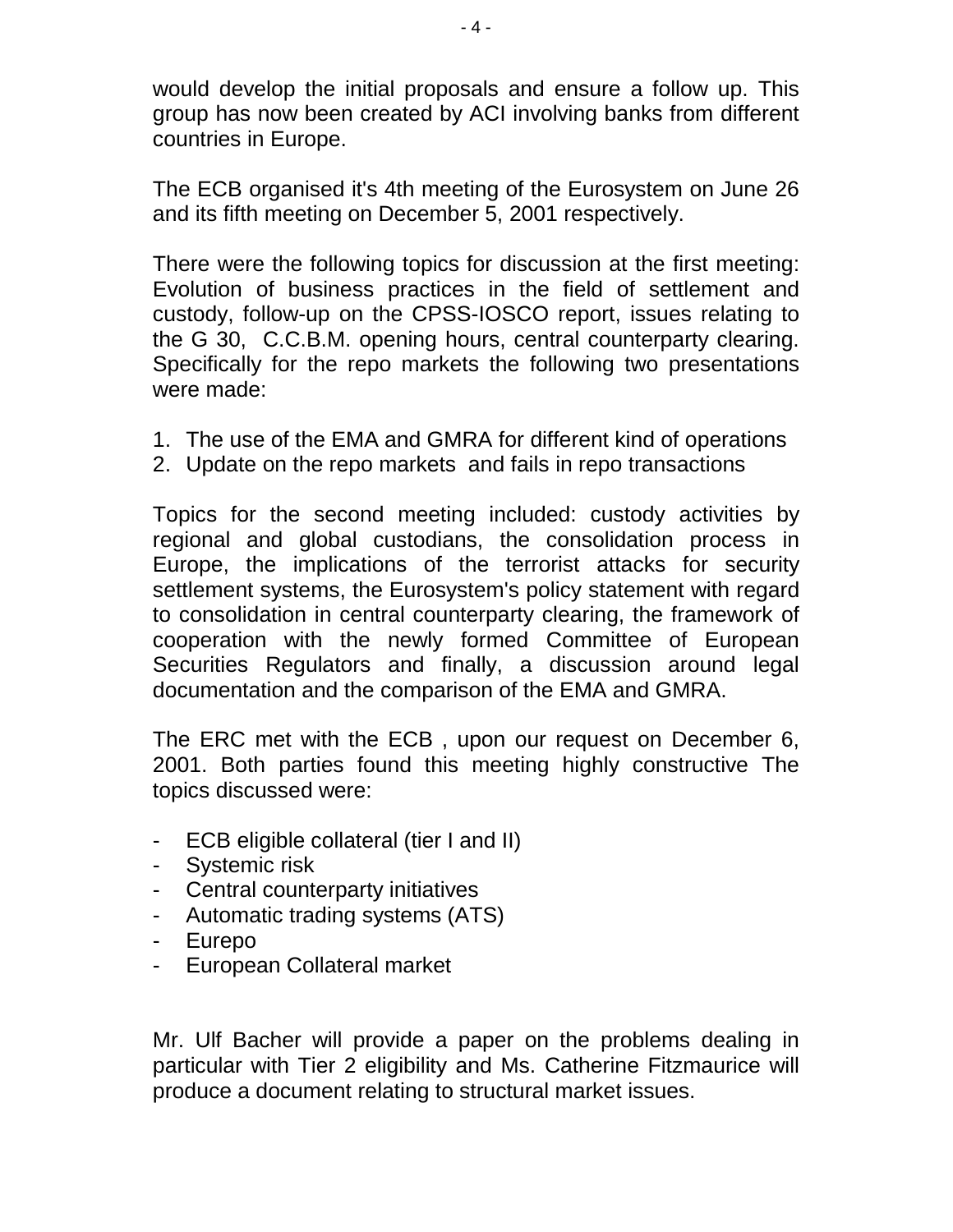Mr. Godfried De Vidts will also consider the options in which different trade associations in Europe can establish communications arrangements which can be invoked in times of crisis.

# **Federal Reserve Bank of New York**

The ERSC received Ms. Sandy Krieger from the Federal Reserve Bank of New York at its monthly meeting in June 2001 in London. Some members had received a questionnaire on the use of non-US collateral in Federal Reserve open market operations. The Bond Market Association (TBMA), the North American Repo Committee (NARC) and the ERC organised a co-ordinated response conference to the initiative, which was highly appreciated by the Fed.

# **BIS**

A meeting at the BIS in June organised by the Committee on the Global Financial System looked with market participants at "Collateral in wholesale financial markets: recent trends, risk management and market dynamics". During the meeting it became crystal clear coordination between this committee and the Basle II group could be improved. A few weeks later, the announcement came that the Basle II date will be postponed by one year until 2005.

# **Japan Center for International Finance**

The ERC organised a meeting at the request of the Japan Center for International Finance (an organisation that has been asked by the Bank of Japan to study improvements in the Japanese Repo market in order to open the market to the international community).

In the meantime, we have been confronted with the withholding tax issue in Japan. The contacts we made as a group have proved to be invaluable as we knew immediately where to go to get first hand information.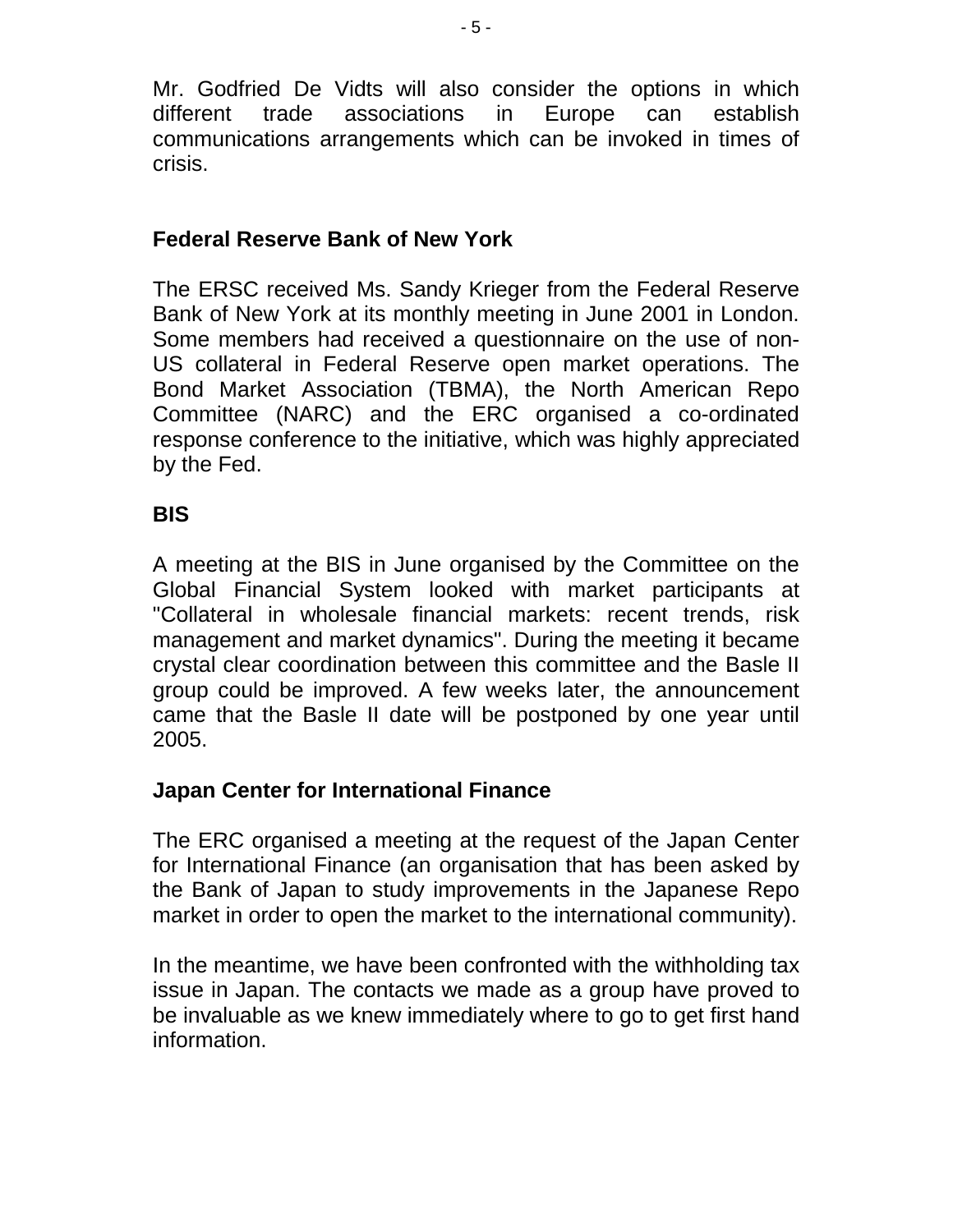### **Repo Margining - A Best Practice Guide**

The ERC Best Practice Guide to Repo Margining has now been published on ISMA's website. Members are encouraged to use it. It is evident that some banks, and not always the smallest, do not have the habit of margining. The chair suggested this is becoming somewhat urgent as volumes are continuously growing, and continuously refusing to margin might eventually harm your respective firms as market participants willing to deal with you may eventually move their business elsewhere.

### **1.2 Approval of previous minutes**

The minutes of the previous meeting were agreed and passed without alteration.

### **2. Repos: the legal environment in the Spanish case**

Michael Murray reported that over the last two years discussions relating to the on-going Spanish legal developments had been underway. He highlighted the increased focus on Basle, the increased use of collateral and the expected increase in funding costs amongst the Spanish institutions as illustrations for the need to resolve the legal issues relating to Spanish repo.

Michael Murray offered a vote of thanks to ISMA and SENAF as sponsors of today's meeting.

# **2.1 Overview from the Spanish Treasury**

Mr. Enrique Ezquerra made a presentation giving an overview from the Spanish Public Debt department's (Spanish Treasury) perspective. Stating that whilst the department managed Spanish public debt it also had a market regulatory responsibility. It was stated that the Spanish Treasury recognised that the large international banking institutions were *not* satisfied with the current legal regime covering repo in Spain and there was a need to change the current practices in order to respond to the increasing international focus on credit management and the use of crossborder collateral.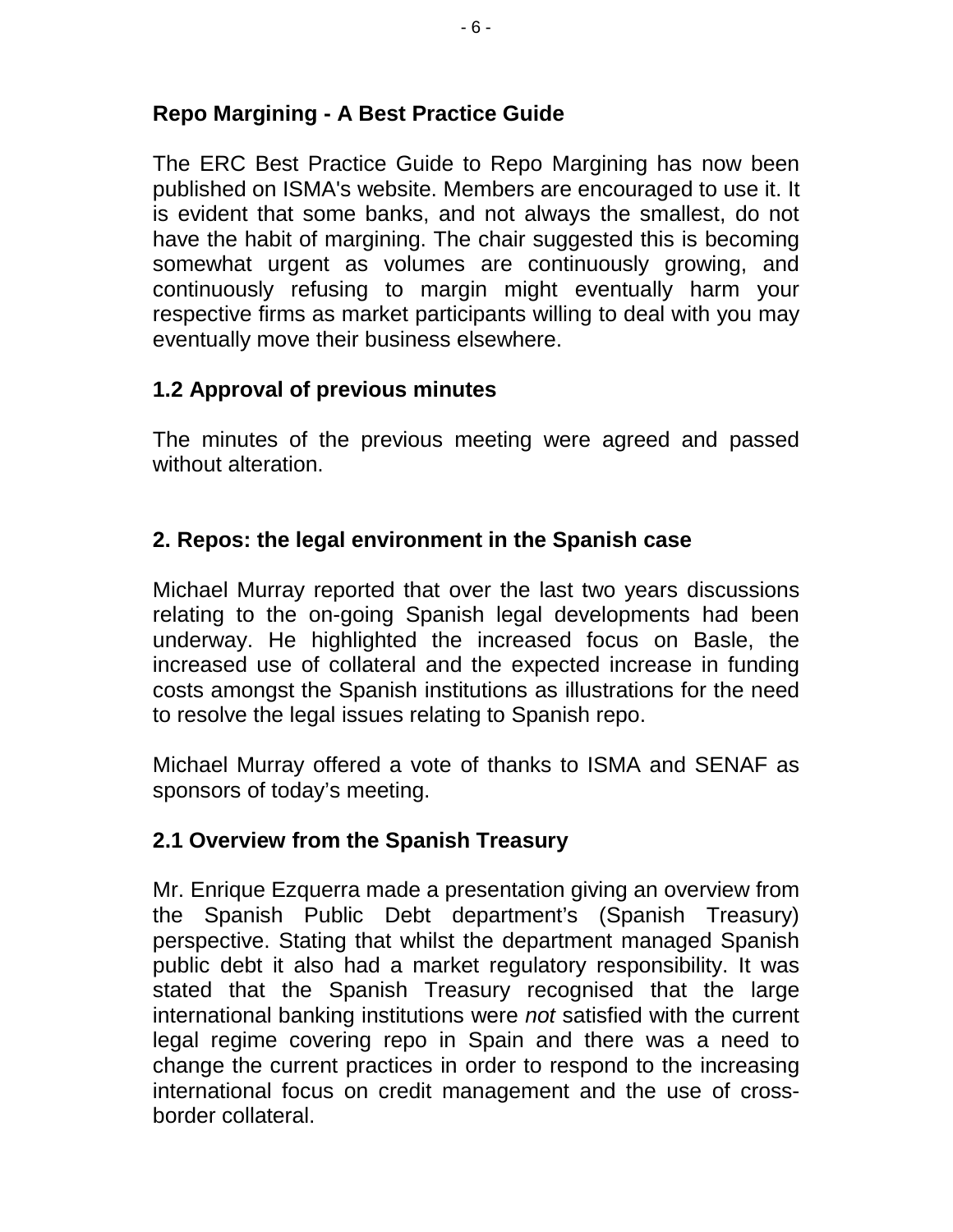There are three keys areas of market efficiency that were specifically highlighted:

- 1. The current diverse settlement arrangements
- 2. The creation of a central counterparty in Spain
- 3. Updating of collateral monitoring and margining arrangements

The requirement for changes in these areas have resulted in the introduction of a draft financial law which additionally provides for consumer protection and recognises the needs of small and medium sized Spanish enterprises. This draft law is currently at the Council of State, with opinions to be provided by early 2002. The law is expected to cover as wide a range of products as possible, enabling netting to central counterparty, legal certainty in the event of default and enhanced flexibility in the use of collateralised products such as repo.

It was reported that the draft was expected to become law by summer 2002.

#### **2.2 The current Spanish legal environment for repo transactions**

Presentation by Mr. Ramon Santillan:

It was first reported that equity repo transactions in the Spanish market are regulated by the Spanish Stock Exchange, whilst fixed income transactions are regulated by the Bank of Spain.

Currently, the Central Depositaries in Spain, the two largest being SCLU and Bank of Spain (which until recently had the monopoly on clearing Spanish public debt), are undergoing integration.

It was reported that the legal structure of a repo transaction in Spain today is essentially a buy/sell transaction covered by legislation first enacted in 1983 and subsequently amended in 1998. As collateral management arrangements have become increasingly more sophisticated, there has become an increase in post-trade activity (margin calls etc.), a need for clear arrangements for the transfer of title, and both the close out and netting provisions of trades. Although these arrangements are covered by international master agreements, the question of their applicability under Spanish law has nevertheless been questioned.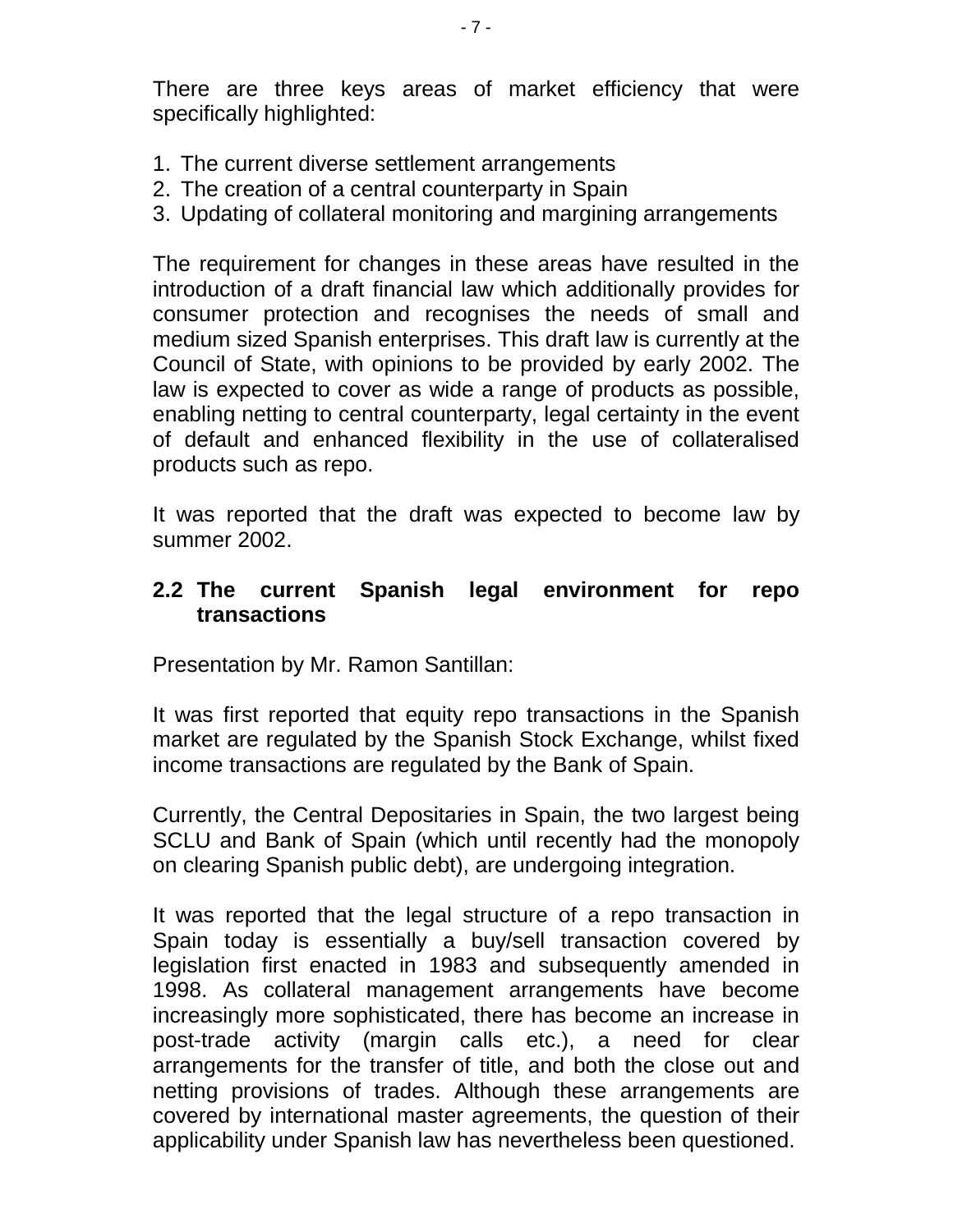It was reported that once the current draft financial law will be enacted it will improve the enforceability of the Master Agreements in Spain, provide for margining, certainty of close out and netting provisions for derivative products such as repo.

Following questioning, it was reported that no short comings had been identified in the draft and that it was expected to be enacted, though the precise date had not been set.

It was suggested by the chair that it would be useful for ISMA to keep in touch with the Bank of Spain on these developments.

## **3. The launch of the new Spanish Repo Trading Platform (SENAF)**

Mr. Raymond Sabbah reported that SENAF would provide the electronic trading platform for Spanish government bonds. It is a 'blind' trading system and regulated by the Bank of Spain. Currently there are 37 members - including 17 non-resident banks - with clearing of SENAF trades through CADE. SENAF provides for special and general collateral trading with the intention to extend trading activities to cash at a future date.

It was stated that there is no need for new legal contracts for participants, that the current market infrastructure will be maintained and that for account holders with the Bank of Spain no new procedures are required. For non-Spanish domestic institutions, the Bank of Spain will require a 'passport' from the central banks of the applying institution. Start date for the service is expected to between March / April 2002.

Two questions after the presentation raised the issue as to whether this development was contrary to the direction of developments in Euroland - and particularly in respect of the developments with central counterparty initiatives.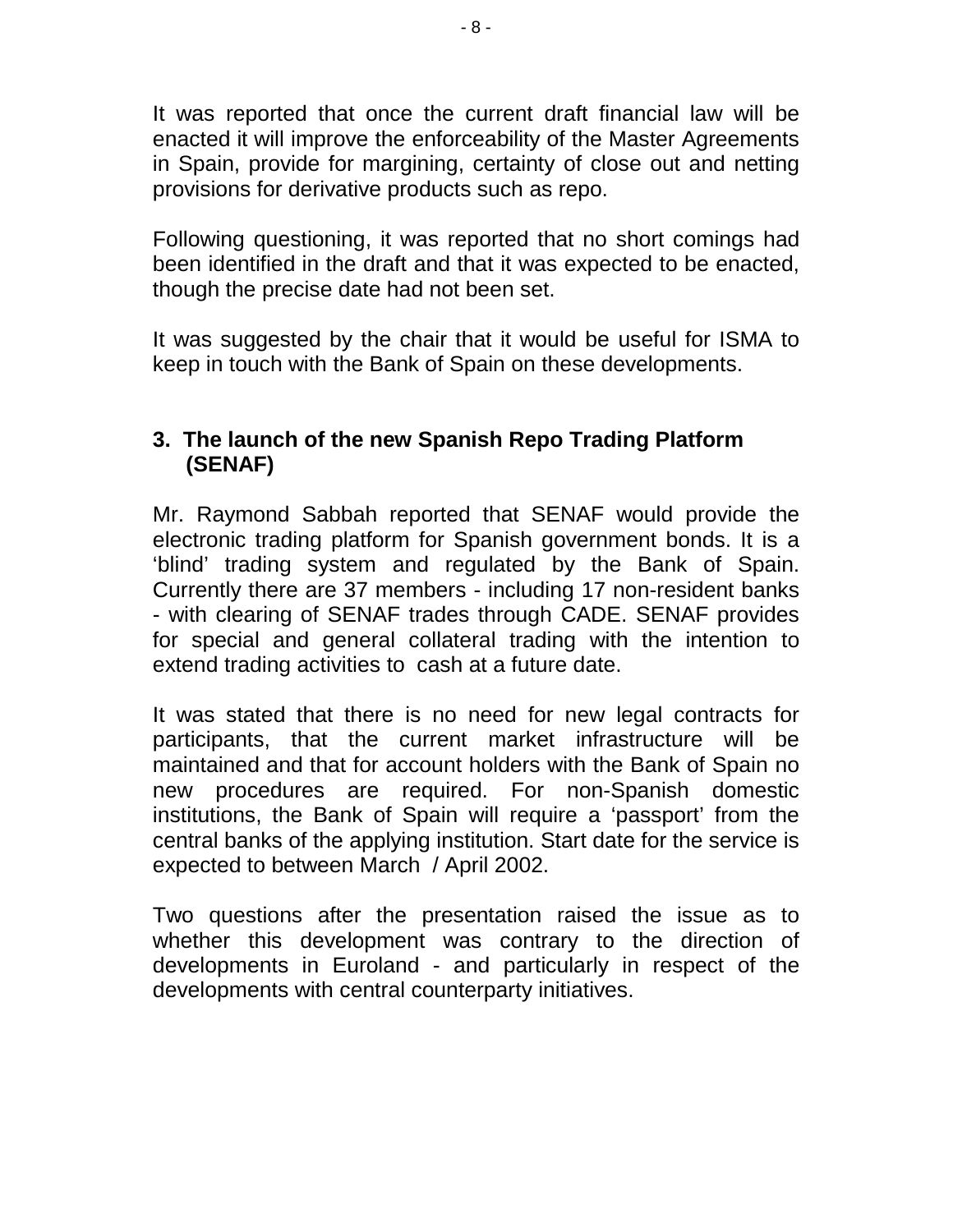### **4. Legal update on the results of the final comparison meeting (GMRA/EMA) at the ECB**

The inconsistency between the ability to apply a (single trade) mini close out under the GMRA whilst there is no possibility to apply a buy-in under ISMA rules was highlighted.

Mr. Andrew Lubin reported that following numerous meetings, he could confirm that there was no basis risk between the GMRA 2000 and the EMA. All differences between the two documents were to be covered by a legal annex to be issued.

It was reported that the time of default valuations as covered by the GMRA 1995 is somewhat ambiguous. It was generally accepted that the period of default started at the point at which the notice was issued to the defaulting counterparty.

Mr. Godfried De Vidts stated that no date had yet been agreed from which legal opinions relating to the GMRA 1995 would not be issued anymore, however, it was commented that the GMRA 2000 provided a greater level of legal safety and firms should make an effort to switch to the GMRA 2000 as soon as possible.

# **5. Results of the second European repo market survey**

Mr. Godfried De Vidts thanked ISMA for the funding of this survey, which he considered would benefit not only the members of the ERC but the market as a whole.

Following an ERSC discussion in August 2001, the results of the first repo survey were presented to the ECB on September 4, 2001 and were followed by a press conference on September 10, 2001. On the same day the banks contributing to the survey received the results by email. The Bank of England were briefed in the monthly stock loan and repo committee (SLRC) meeting on September 11, 2001.

Data for the second survey have now been collected. The results of the second survey are to presented to the ECB in Frankfurt on January 15, 2002. Again, a presentation will be made to the SLRC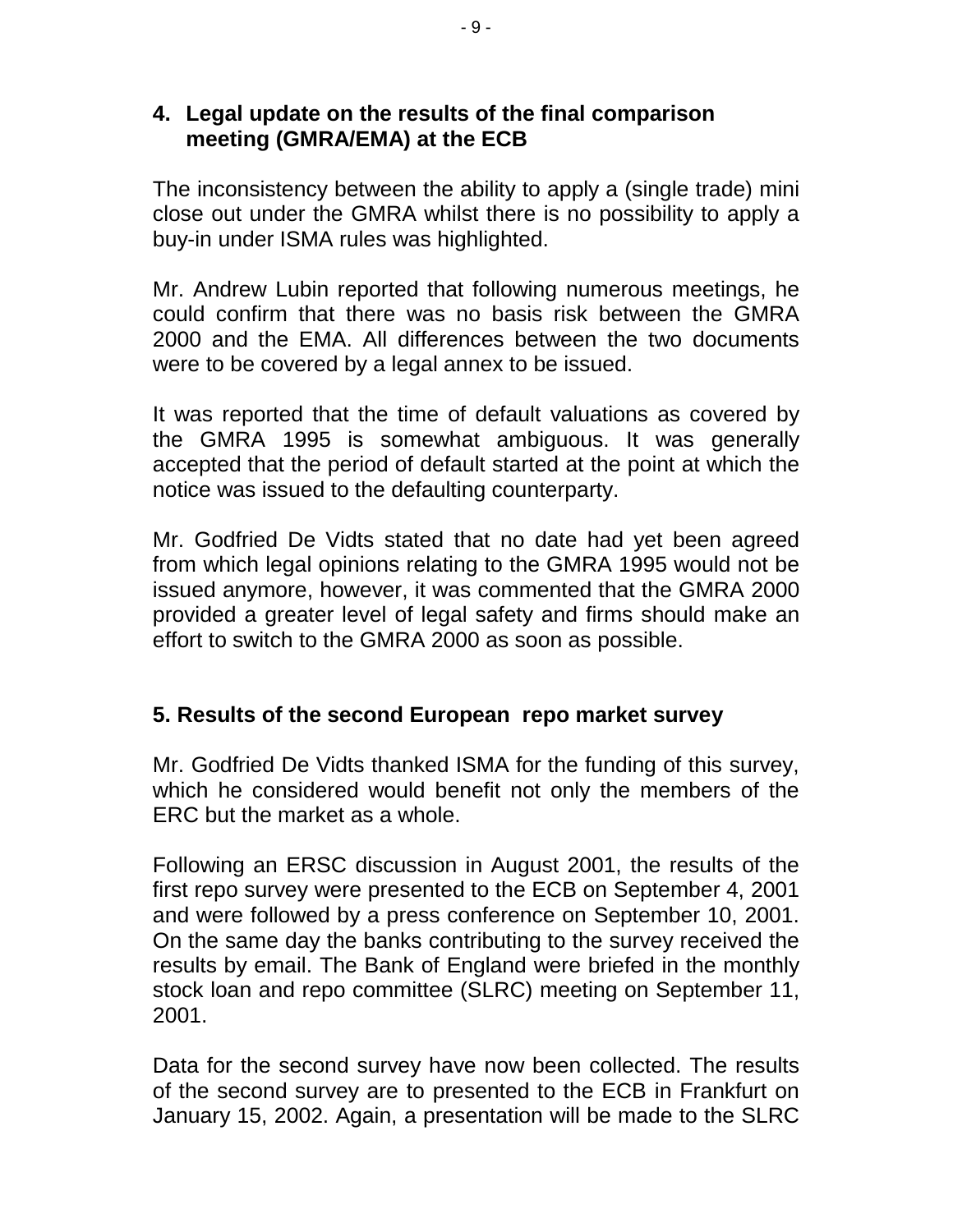meeting at the Bank of England and on January 22, 2002 a press conference has been scheduled to be held in London.

Mr. Godfried De Vidts thanked all those contributing banks and expressed his hope that the number of contributors to this survey, particularly Spanish and Italian institutions could continue to be increased. The next repo survey is to take place on June 12 2002.

Mr. Richard Comotto presented the results of the second repo survey. The results are available on www.isma.org/surveys/repo/latest.

# **6. Eurepo – final details**

Mr. Mark Painting announced that the Eurepo fixings would be launched on March 4, 2002. There is a meeting of panel banks scheduled for January 28, 2002 in order to resolve any outstanding technical issues. Information and publicity relating to the Eurepo fixing can be found on www.eurepo.org.

# **7. Withholding tax in Japan**

Mr. Godfried De Vidts reported that following numerous worrying press comments, there would be *no* changes to the tax arrangements in the Greek market for interbank transactions.

Mr. Stephano Bellani reported on the Japanese withholding tax developments, stating that cross border transactions meeting an agreed set of criteria would be exempt from Japanese withholding tax. The exemption criteria apply between licensed financial institutions involving transactions of maturity 6 months or less, involving JGBs and governments guaranteed bonds issued in OECD countries (excluding corporate bonds).

Mr. Ohyama from the Bank of Japan confirmed that these arrangements will be in place for at "least" the next 2 years.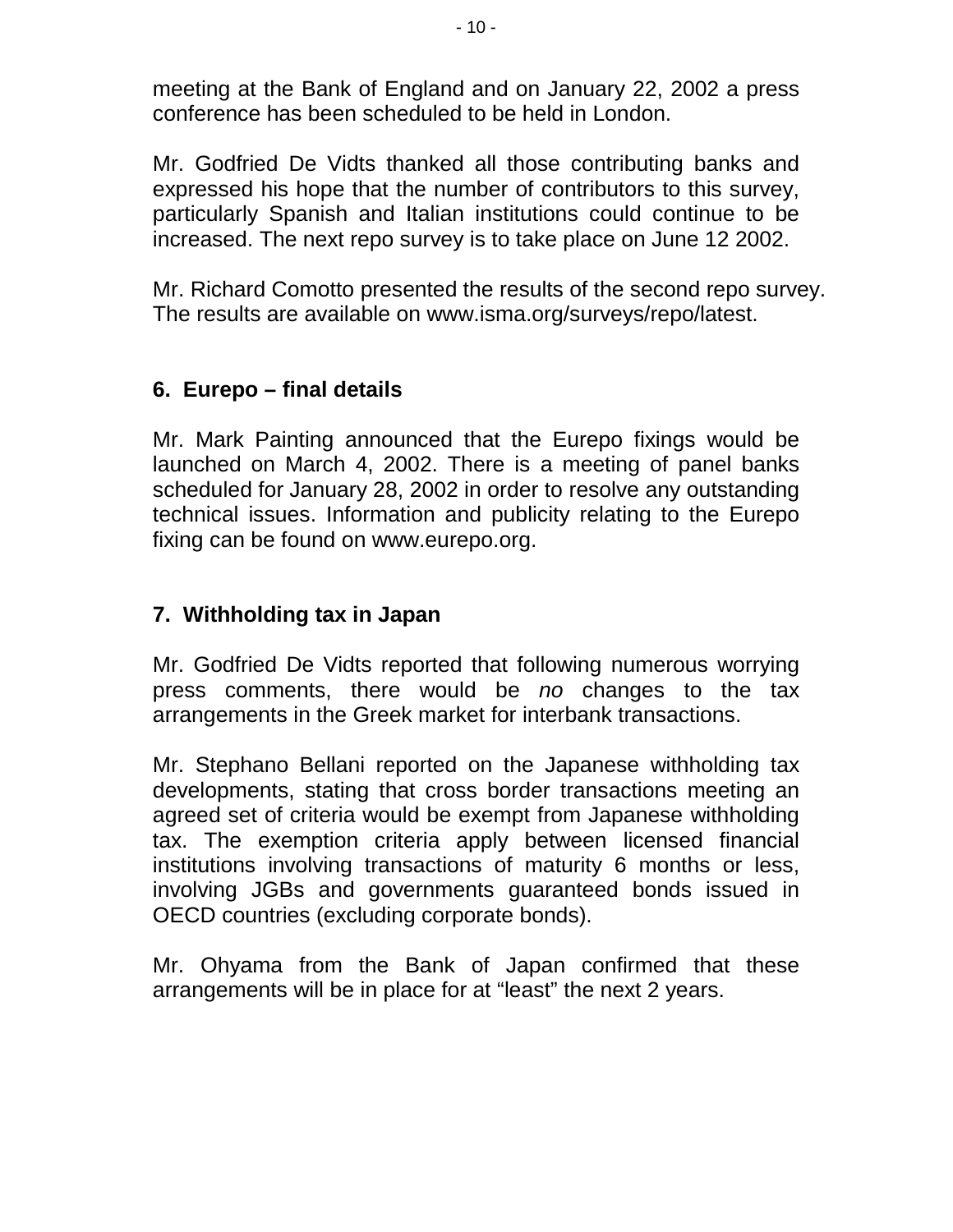# **8. Basle II**

Mr. Pierre Renom gave a brief summary of the status of Basle II developments. Following market feedback to the draft proposal it has been necessary to review the proposed changes further since they are not considered to fulfill the original CAD requirements. The current CAD arrangements will therefore remain in place until 2005.

# **9. G.C. allocation, forward/forward G.C., substitution**

Ms. Catherine Fitzmaurice reported that there had been a number of initiatives to provide for increased use of substitution in repo transactions. However, the key issue is the difficulty that traders have in monitoring the number of substitutions on a given trade. Recent developments by automated trading systems, specifically Brokertec, have made the monitoring process significantly easier. It was also reported that RepoClear (LCH) will launch a forward forward general collateral product in March / April 2002. Two baskets have been proposed:

- 1. German government paper maturing in less than 10 years
- 2. All Euro-government paper maturing in less than 10 years

The product has a settlement cut off deadline of 2 p.m. on SD-2, with collateral allocation at 9 a.m. on SD-1. Currently this product will only be tradable through ATSs. Transactions will be on a money fill basis, and will gross for all shorts and all longs, i.e without netting of the two.

# **10.Feedback Stock Loan and Repo Committee (SLRC) meeting**

Mr. James Tomkinson reported that much of the discussions of the SLRC meetings had focused on the market responses to the events of September 11, 2001. Reference was made to the latest issue of the Bank of England publication 'Practical Issues arising from the Euro', particularly p. 382, in which the Bank of England reported on the market functioning in the wake of the September 11 terrorist attacks.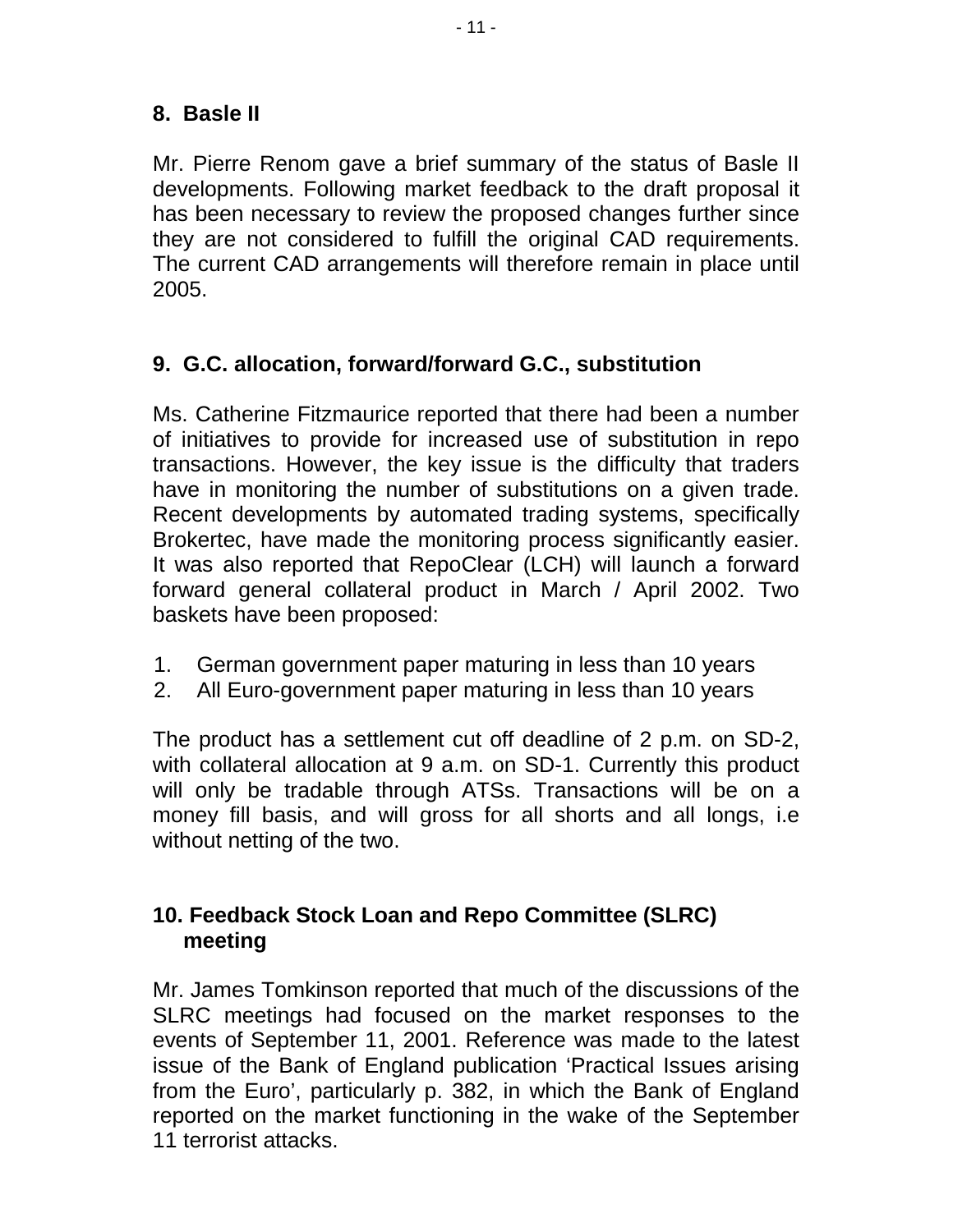Comment was also made of the FSA Markets and Exchange Division newsletter on Market Conduct Issues, called 'Market Watch', in which issues relating to market conduct are reported. The Newsletter is available on www.fsa.gov.uk/marketconduct.

#### **11. Any other business**

The next meeting is scheduled to be held in Vienna on May 14, 2002 from 14:00 to 17.00 and will be hosted by Bank Austria.

### **12. Annual elections to the European Repo Committee (SLRC)**

The following 19 names were forwarded as candidates for the elections to the European Repo Committee.

| <b>Name</b>                 | <b>Affiliation</b>           |
|-----------------------------|------------------------------|
| Géraldine Glise<br>1.       | Société Générale, Paris      |
| 2.<br>Pierre Renom          | <b>BNP Paribas, London</b>   |
| <b>Edward McAleer</b><br>3. | Morgan Stanley, London       |
| <b>Ulf Bacher</b><br>4.     | Dresdner, Frankfurt          |
| David McClean<br>5.         | Nomura International, London |
| <b>Michael Murray</b><br>6. | CECA, Madrid                 |
| 7. Eduard Cia               | Hypo Vereinsbank, Munchen    |
| 8. Andrea Masciovecchio     | Banca IntesaBci, Milan       |
| 9. Cameron Dunn             | Merrill Lynch, London        |
| 10. Stefano Bellani         | JP Morgan Chase, London      |
| 11. Barbara Ferri           | Banca IMI, Milan             |
| 12. David Wishnow           | <b>UBS Warburg, London</b>   |
| 13. Mark Painting           | Goldman Sachs, London        |
| 14. Oscar Huettner          | Barclays Capital, London     |
| 15. Catherine Fitzmaurice   | Salomon Smith Barney, London |
| 16. Andrew Lubin            | Deutsche Bank, Frankfurt     |
| 17. Raymond Kuramoto        | CSFB, London                 |
| 18. Georg Thell             | RZB, Vienna                  |
| 19. Godfried De Vidts       | Fortis Bank, Brussels        |